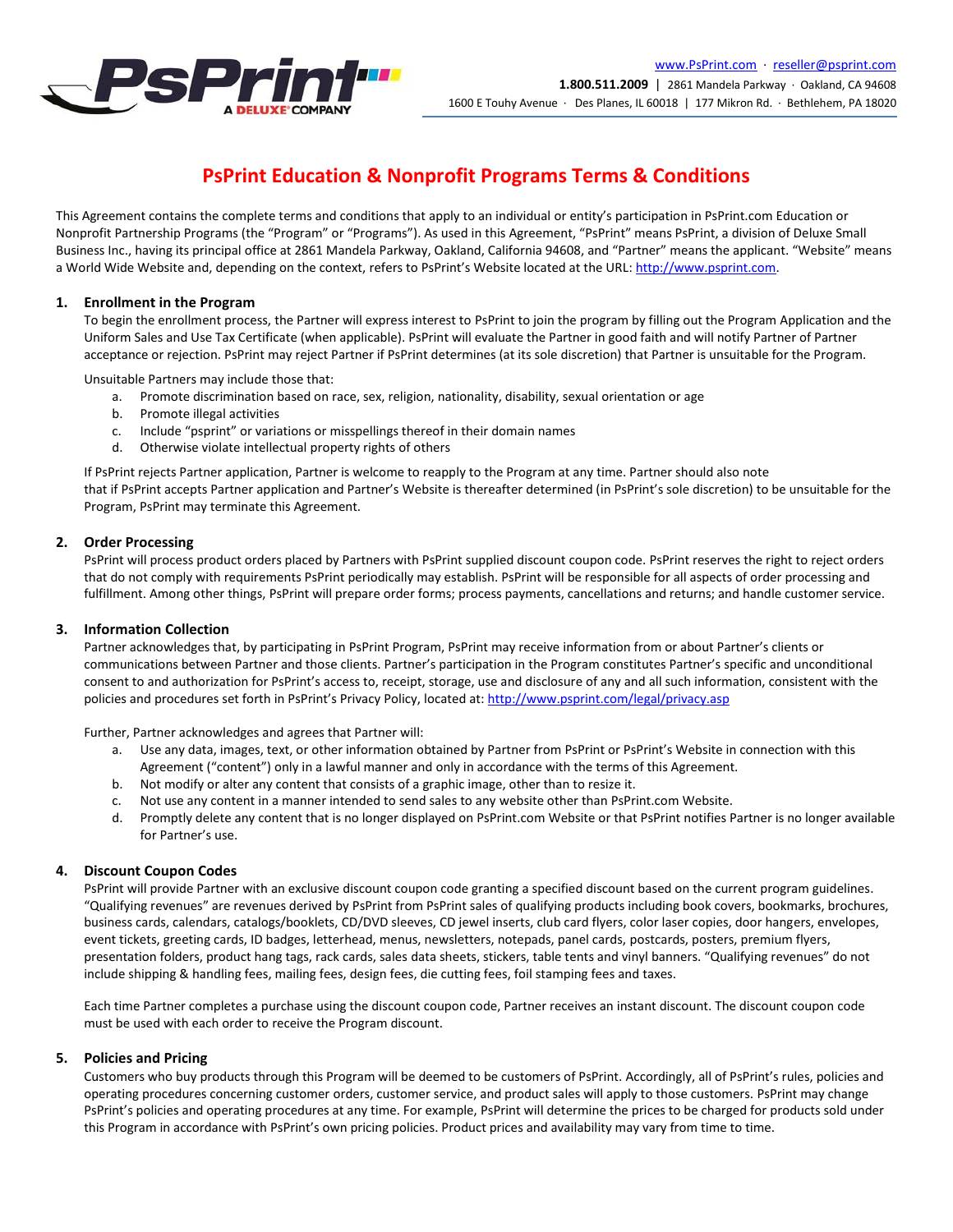

Because price changes may affect products that Partner already have listed on Partner's Website, Partner may not include price information in Partner's product descriptions. PsPrint will use commercially reasonable efforts to present accurate information, but PsPrint cannot guarantee the availability or price of any particular product.

### **6. Identifying Partner as a PsPrint Partner**

Partner may not make any press release with respect to this Agreement or Partner's participation in the Program without PsPrint's prior written consent, which may be given or withheld in PsPrint's sole discretion. In addition, Partner may not in any manner misrepresent or embellish the relationship between PsPrint and Partner, or express or imply any relationship or affiliation between PsPrint and Partner or any other person or entity except as expressly permitted by this Agreement (including expressing/implying that PsPrint.com supports, sponsors, endorses or contributes money to any charity or cause).

#### **7. Enrollment in the Program**

PsPrint grants Partner a nonexclusive, revocable right to use Trademarks, including the graphic image and text as described in Section 17 solely for the purpose of identifying Partner's Website as a Program participant and to assist in generating product sales. Partner may not modify the graphic image or text, or any other of PsPrint's images, in any way. PsPrint reserves all of PsPrint's rights in the graphic image and text, any other images, PsPrint trade names and trademarks, and all other intellectual property rights. PsPrint may revoke Partner's license at any time by giving Partner written notice.

In addition, PsPrint grants Partner a nonexclusive, worldwide right to reproduce and use all graphic images and other materials provided to Partner, solely for the purpose of creating Special Links connecting Partner's Website to PsPrint.com Website and promoting Products for sale.

#### **8. Responsibility for Partner's Website**

Partner will be solely responsible for the development, operation, and maintenance of Partner's Website and for all materials that appear on Partner's Website when linking back to PsPrint's website. For example, Partner will be solely responsible for:

- a. The technical operation of Partner's Website and all related equipment
- b. Creating and posting Product descriptions on Partner's Website and linking descriptions to PsPrint's product pages
- c. The accuracy and appropriateness of materials posted on Partner's Website (including, among other things, all Product-related materials)
- d. Ensuring that materials posted on Partner's Website do not violate or infringe upon the rights of any third party (including, for example, copyrights, trademarks, privacy, or other personal or proprietary rights)
- e. Ensuring that materials posted on Partner's Website are not libelous or otherwise illegal
- f. Ensuring that Partner's Website accurately and adequately discloses, either through a privacy policy or otherwise, how Partner collects, uses, stores and discloses data collected from visitors, including, where applicable, that third parties (including advertisers) may serve content and/or advertisements and collect information directly from visitors and may place or recognize cookies on visitors' browsers.

# **9. Term of the Agreement**

The term of this Agreement will begin upon PsPrint's acceptance of Partner's Program Application and will end when terminated by either party. Either party may terminate this Agreement at any time, with or without cause, by giving the other party 30 days written notice of termination. Upon the termination of this Agreement for any reason, Partner will immediately cease use of the discount coupon code, product images from PsPrint's database, and all PsPrint trademarks, trade dress and logos, and all other materials provided by or on behalf of PsPrint to Partner pursuant hereto or in connection with the Program.

#### **10. Modification**

PsPrint may modify any of the terms and conditions contained in this Agreement, at any time and in PsPrint's sole discretion, by posting a change notice or a new agreement on PsPrint's Website. Modifications may include, for example, changes in the scope of available discount percentages, payment procedures and Program rules. In the event of substantive changes to the terms of this agreement, Partner will be contacted by email. Substantive changes include changes in the discount schedule. If any modification is unacceptable to Partner, Partner's only recourse is to terminate this agreement. Partner's continued participation in the program following PsPrint's posting of a change notice or new agreement on PsPrint's Website will constitute binding acceptance of the change.

#### **11. Relationship of Parties**

Partner and PsPrint are independent contractors, and nothing in this Agreement will create any partnership, joint venture, agency, franchise, sales representative or employment relationship between the parties. Partner will have no authority to make or accept any offers or representations on PsPrint's behalf. Partner will not make any statement, whether on Partner's Website or otherwise, that reasonably would contradict anything in this Section.

# **12. Limitation of Liability and Indemnification**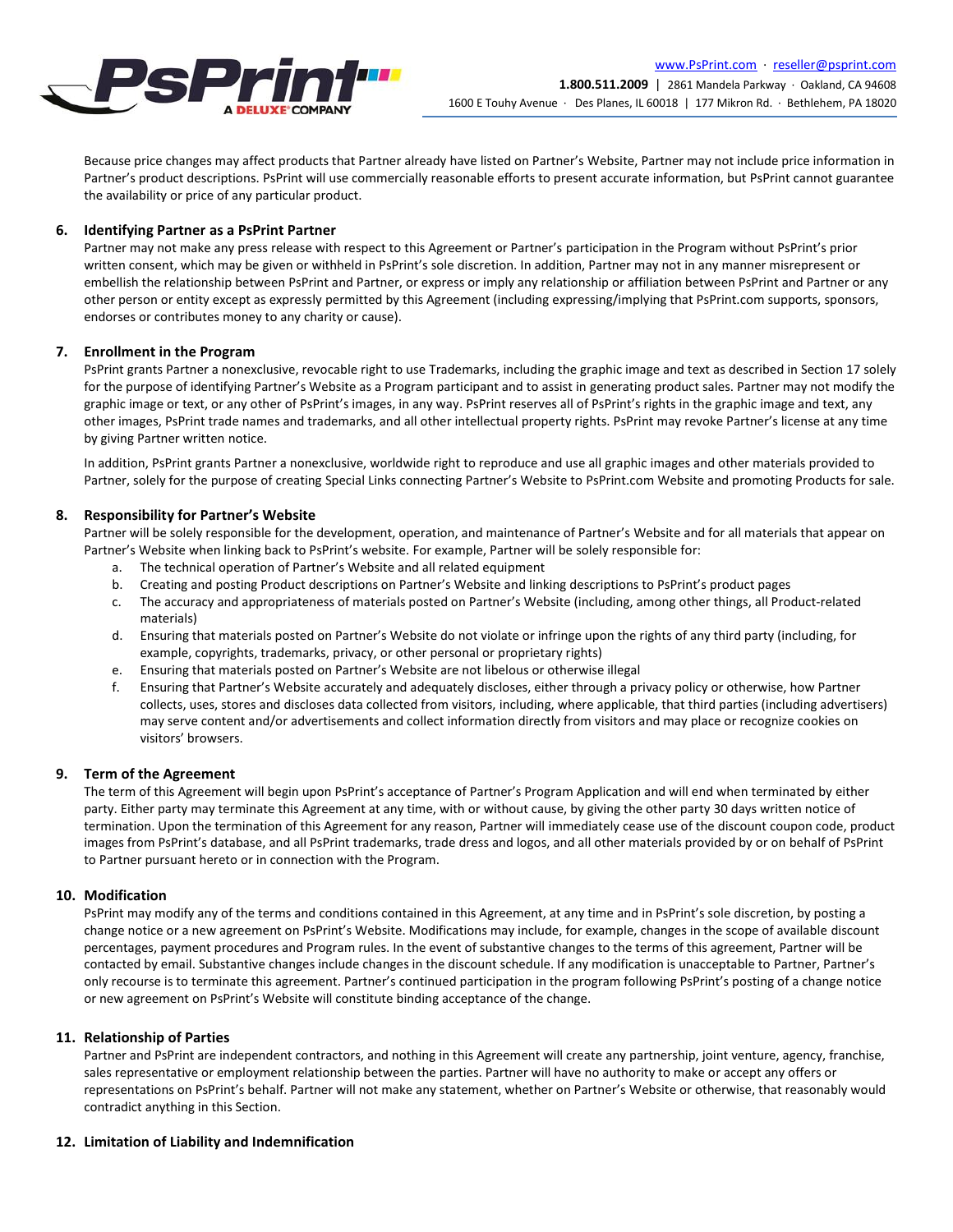

PsPrint will not be liable for indirect, special or consequential damages (or any loss of revenue, profits, or data) arising in connection with this Agreement or the Program, even if PsPrint has been advised of the possibility of such damages. PsPrint's cumulative liability under this Agreement will be limited to the total of all fees paid and payable for the six-month period preceding the event giving rise to any such liability.

Partner hereby agrees to indemnify and hold harmless PsPrint and its subsidiaries and affiliates, and their directors, officers, employees, agents, shareholders, partners, members and other owners, against any and all claims, actions, demands, liabilities, losses, damages, judgments, settlements, costs, and expenses (including reasonable attorneys' fees) resulting from or arising out of any negligence, misrepresentation or misconduct on Partner's part, or from any breach or default of this Agreement which is caused or occasioned by the acts of Partner. This paragraph shall survive the termination of this Agreement.

# **13. Disclaimers**

PsPrint makes no express or implied warranties or representations with respect to the Program or any products sold through the Program and hereby disclaims any and all implied warranties including the implied warranties of merchantability, fitness for a particular purpose and noninfringement of third party rights. In addition, PsPrint makes no representation that the operation of PsPrint's Website will be available on an uninterrupted, timely, secure or error-free basis, and PsPrint will not be liable for the consequences of any interruptions or errors.

#### **14. Independent Investigation**

PARTNER ACKNOWLEDGES THAT IT HAS READ THIS AGREEMENT AND AGREES TO ALL ITS TERMS AND CONDITIONS. PARTNER UNDERSTANDS THAT PSPRINT MAY AT ANY TIME (DIRECTLY OR INDIRECTLY) SOLICIT CUSTOMER REFERRALS ON TERMS THAT MAY DIFFER FROM THOSE CONTAINED IN THIS AGREEMENT OR CONTRACT WITH BUSINESSES THAT ARE SIMILAR TO OR COMPETE WITH PARTNER'S BUSINESS. PARTNER HAS INDEPENDENTLY EVALUATED THE DESIRABILITY OF PARTICIPATING IN THE PROGRAM AND IS NOT RELYING ON ANY REPRESENTATION, GUARANTEE OR STATEMENT OTHER THAN AS SET FORTH IN THIS AGREEMENT.

#### **15. Miscellaneous**

This Agreement shall be construed with the laws of state of California, excluding its conflict of law provisions. Any action relating to this Agreement must be brought in the federal or state courts located in San Francisco, California, and Partner irrevocably consents to the jurisdiction of such courts. Partner may not assign this Agreement, by operation of law or otherwise, without PsPrint's prior written consent. Subject to that restriction, this Agreement will be binding on, inure to the benefit of, and enforceable against the parties and their respective successors and assigns. PsPrint's failure to enforce Partner's strict performance of any provision of this Agreement will not constitute a waiver of PsPrint's right to subsequently enforce such provision or any other provision of this Agreement. This Agreement and any documents incorporated herein by reference constitutes the entire agreement between the parties with respect to the subject matter hereof and supersedes any prior or contemporaneous agreements or understandings, written or oral, concerning the subject matter hereof.

#### **16. Rules Regarding Partner Communications and Promotion**

The following rules apply to any press release or other communication that Partner may want to issue in connection with Partner's participation in PsPrint Program.

- a. **Press Releases and Other Communications** (Including all communications on Partner's website or via other media)
	- i. Any communication must accurately identify that Partner is participating in the the "PsPrint Education Partnership Program", "PsPrint Government Purchasing Program", "PsPrint Nonprofit Partnership Program" or the "PsPrint Small Business Program".
	- ii. Any communication must clearly and accurately describe the nature of Partner's participation in any of the aforementioned Programs: Partner's communication must not create confusion or misrepresent the nature of Partner's or any other participant's participation in PsPrint Program.

Partner may, without PsPrint's prior consent, say the following in any communication: that Partner has become a PsPrint Education, Government, Nonprofit or Small Business Partner, and/or that Partner has joined or become a member any of the aforementioned PsPrint Programs.

Partner must obtain PsPrint's prior written consent to use any other description of Partner's participation in the "PsPrint Education Partnership Program", "PsPrint Government Purchasing Program", "PsPrint Nonprofit Partnership Program" or the "PsPrint Small Business Program" or of the Programs itself, which PsPrint may give or withhold at PsPrint's sole discretion. If Partner seeks such consent, please submit the entirety of Partner's proposed press release to PsPrint by email at [resellers@psprint.com](mailto:resellers@psprint.com) for review.

#### b. **Other Website Promotion**

- i. To protect the integrity of the reputation of PsPrint Partners as well as PsPrint brand name, Partner may not promote Partner's business via certain forms of indiscriminate advertising, commonly referred to as "spamming." Accordingly, Partner may not promote Partner's business via postings to non-commercial newsgroups or cross-postings to multiple newsgroups at once.
- ii. Notwithstanding the foregoing, Partner may promote Partner's participation in the PsPrint Program via mailings to recipients who are already customers or subscribers to Partner's business services, provided that the recipients have the option to remove themselves from future mailings. Further, Partner may promote Partner's participation in the PsPrint Program via